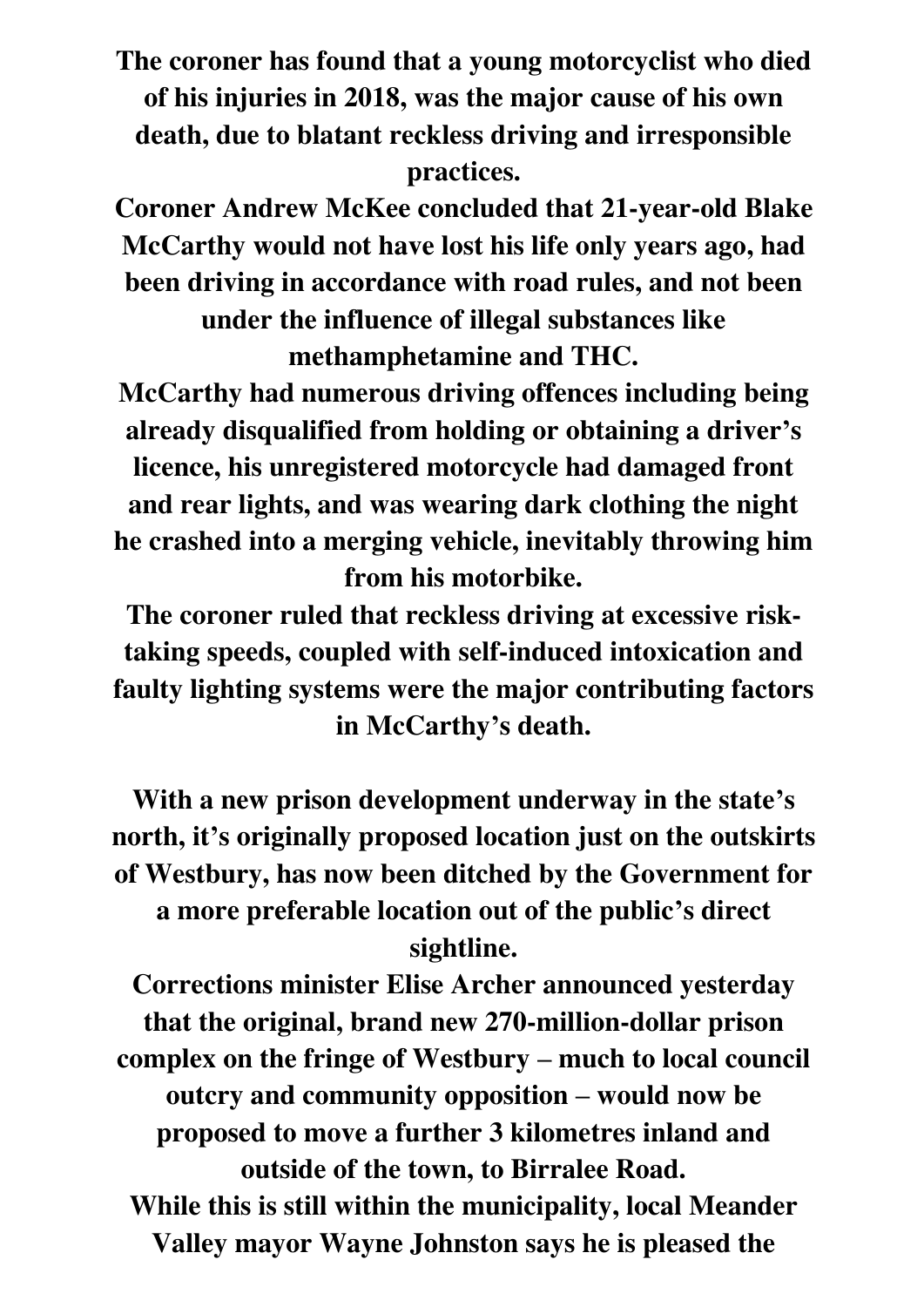**project is going ahead, stating it was a once in a lifetime opportunity for both the council and also local construction industries.** 

**Although the newly proposed location for the prison site sits on 70 hectares of Crown forest land, this area will need to be rezoned even before development applications can be submitted by council and Government, which will also give** 

**time for pro and anti-prison groups to finalise their opinions.** 

**Aaand with the new K-Block now officially open at the Royal Hobart Hospital, state Health Minister Sarah Courtney has mentioned how important the new facilities are, and how it will now assist in easing the pressure off the hospital's emergency department. The new wing boats five state-of-the-art operating theatres dedicated to orthopaedics, trauma and also neurosurgery, while also boasting an additional 44 beds. Clinical director of surgical and perioperative services at the Royal, Professor Marcus Skinner, says the improvements are more than fantastic, and the most exciting feature is that of the teaching and learning capabilities.** 

**With more advanced technology across all the new theatres, comes the ability to stream patient operations to those observing and quote "all the members in the theatre can see that case being done, and be aware of all stages as to how that case is actually going."**

**Just quickly in sports news now, Tasmanian cycling great Amy Cure has shockingly pulled out of the postponed Tokyo 2021 Olympics and followed up with the announcement of her retirement, effective immediately.**